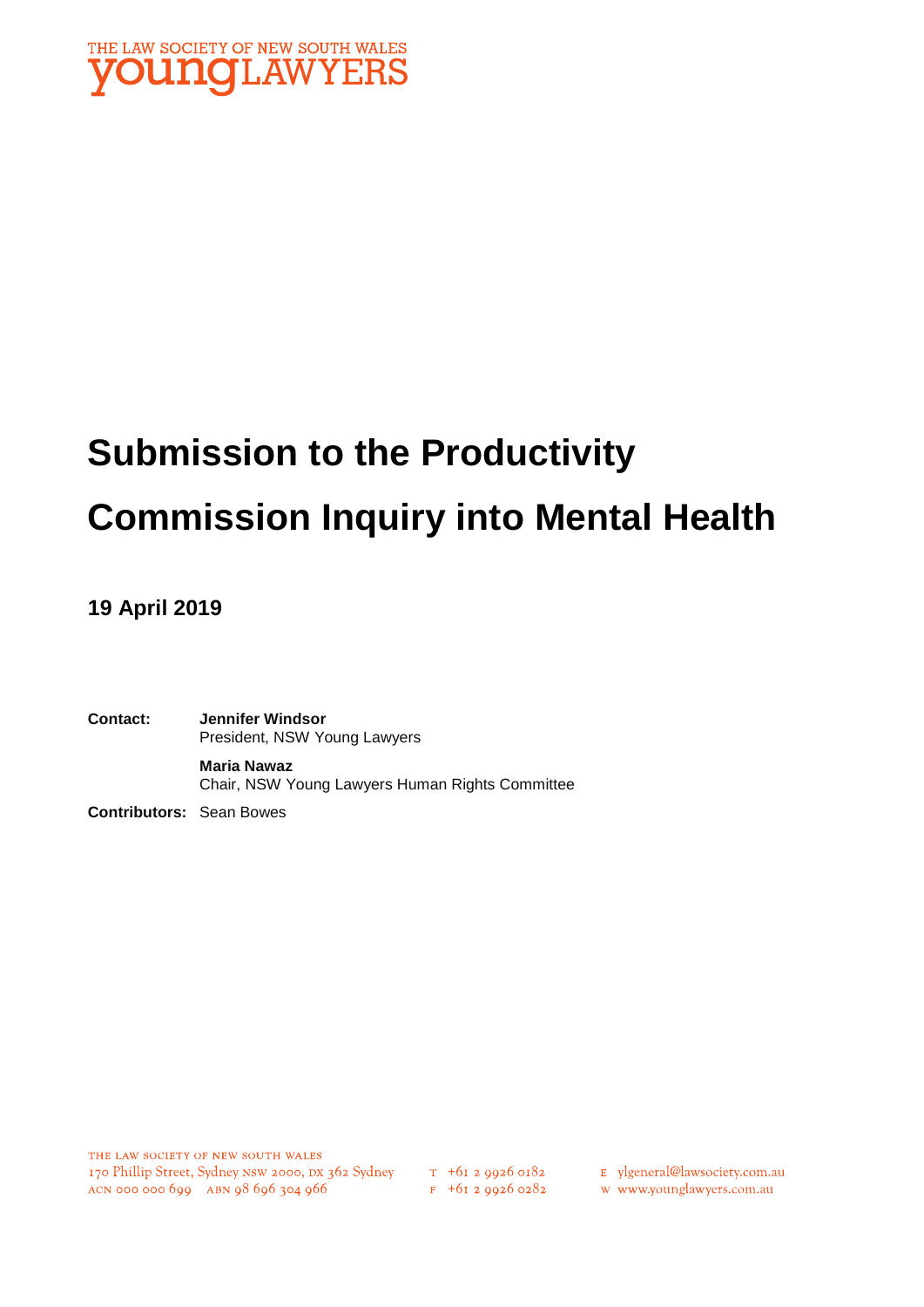The NSW Young Lawyers Human Rights Committee welcomes the opportunity to make a submission to the Productivity Commission Inquiry into Mental Health ("**the Inquiry**").

#### **NSW Young Lawyers**

NSW Young Lawyers is a division of The Law Society of New South Wales. NSW Young Lawyers supports practitioners in their professional and career development in numerous ways, including by encouraging active participation in its 15 separate committees, each dedicated to particular areas of practice. Membership is automatic for all NSW lawyers (solicitors and barristers) under 36 years and/or in their first five years of practice, as well as law students. NSW Young Lawyers currently has over 15,000 members.

#### **The Human Rights Committee**

The Human Rights Committee ("**the HRC**") comprises a group of over 1,200 members interested in human rights law, drawn from lawyers working in academia, for government, private and the NGO sectors and other areas of practice that intersect with human rights law, as well as barristers and law students. The objectives of the HRC are to raise awareness about human rights issues and provide education to the legal profession and wider community about human rights and their application under both domestic and international law. Members of the HRC share a commitment to effectively promoting and protecting human rights and to examining legal avenues for doing so. The HRC takes a keen interest in providing comment and feedback on legal and policy issues that relate to human rights law and its development and support.

#### **Scope of Submission**

This submission addresses the following directives from the Terms of Reference:

- "examine how sectors beyond health, including … justice can contribute to improving mental health and economic participation and productivity"; and
- "draw on domestic and international policies and experience, where appropriate".

This submission also addresses the following question from page 31 of the Issues Paper:

• What workplace characteristics increase the risk of mental ill-health among employees, and how should these risks be addressed by regulators and/or employers?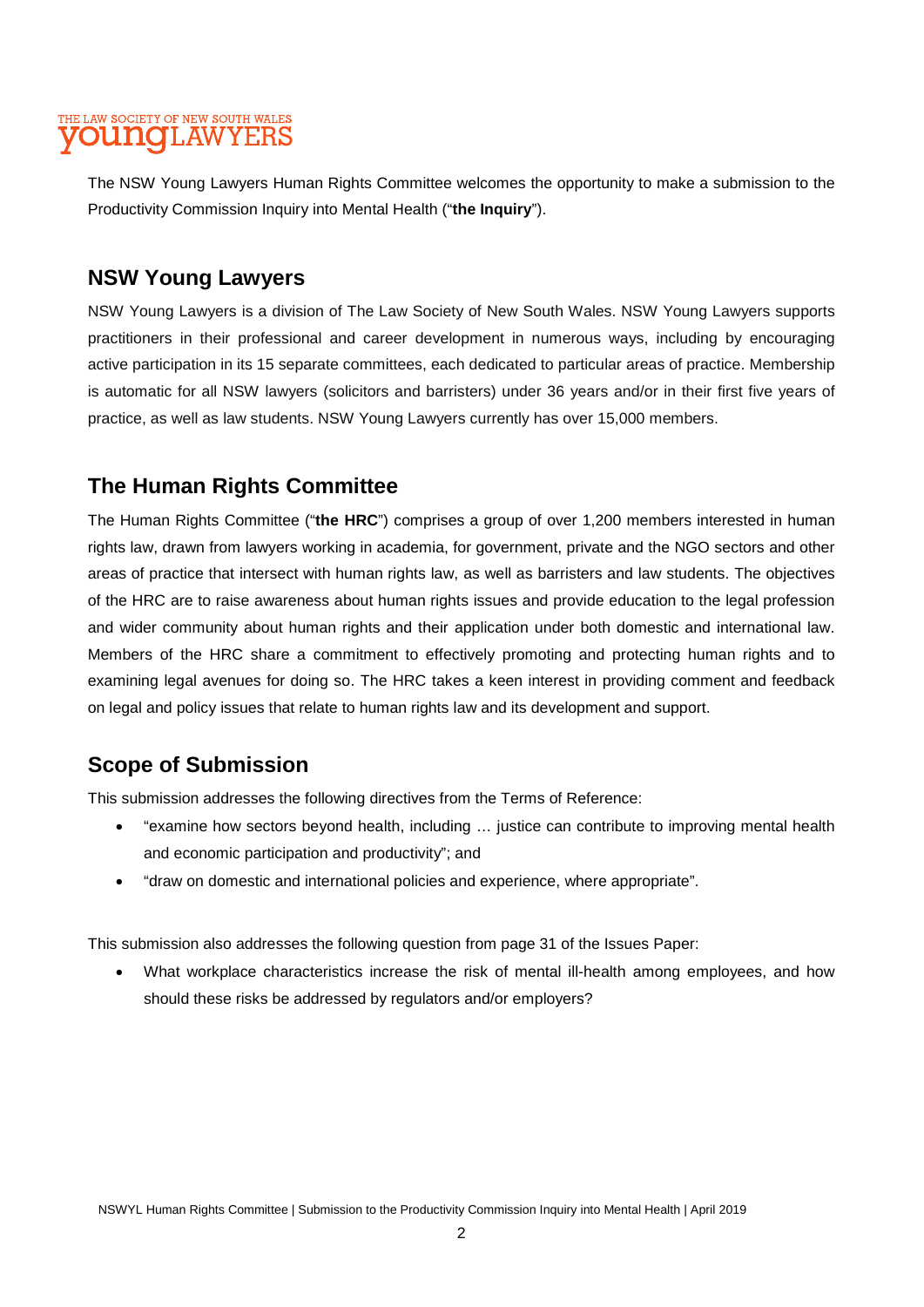

#### **Summary of Recommendations**

In summary, the HRC makes the following recommendations:

- Recommendation 1: Australian governments should conduct a review of employment practices for consistency with the right to a mentally safe and healthy work environment;
- Recommendation 2: Professional associations should focus on the structural factors that create and exacerbate mental ill health;
- Recommendation 3: Employers should conduct regular reviews of their employment practices to identify risks to mental health; and
- Recommendation 4: Legal organisations should become signatories to and implement the Tristan Jepson Memorial Foundation *Workplace Wellbeing: Best Practice Guidelines to the Legal Profession*.

#### **Background**

A recent inquiry by Victoria's workplace health and safety regulator (WorkSafe) into employee fatigue at a top-tier law firm drew public attention to mental health and safety risks in legal workplaces. The inquiry arose from a complaint regarding overwork in the context of the Royal Commission into Misconduct in the Banking, Superannuation and Financial Services Industry.

On 12 October 2018, the *Australian Financial Review* ("**the** *AFR*") reported the following with respect to the complaint:

"… graduates were subject to gruelling conditions, with some employees choosing to sleep at the firm's Melbourne office rather than return home. Day and night shifts were allocated, so work could continue around the clock."<sup>1</sup>

On 26 October 2018, the *AFR* suggested that problems of overwork and fatigue in legal workplaces extend well beyond the particular law firm that was the subject of the WorkSafe complaint.<sup>2</sup>

<sup>&</sup>lt;sup>1</sup> Sarah Thompson, Jemima Whyte and David Marin-Guzman, "King & Wood Mallesons investigated for overworking employees", Australian Financial Review (12 October 2018) <https://www.afr.com/business/king--wood-mallesonsinvestigated-for-overworking-employees-20181011-h16hei>. See also Kate Allman, "The Burnout Profession", *Law*  Society Journal (27 March 2019) <https://lsj.com.au/articles/the-burnout-profession/>.<br><sup>2</sup> Jamima Whyte at al. "King & Waad Mallesone" Warkagfa investigation lifte lid an a se

Jemima Whyte et al, "King & Wood Mallesons' Worksafe investigation lifts lid on a can of worms", *Australian Financial Review* (26 October 2018) < https://www.afr.com/leadership/workplace/king--wood-mallesons-worksafe-investigationlifts-lid-on-a-can-of-worms-20181025-h172ud>.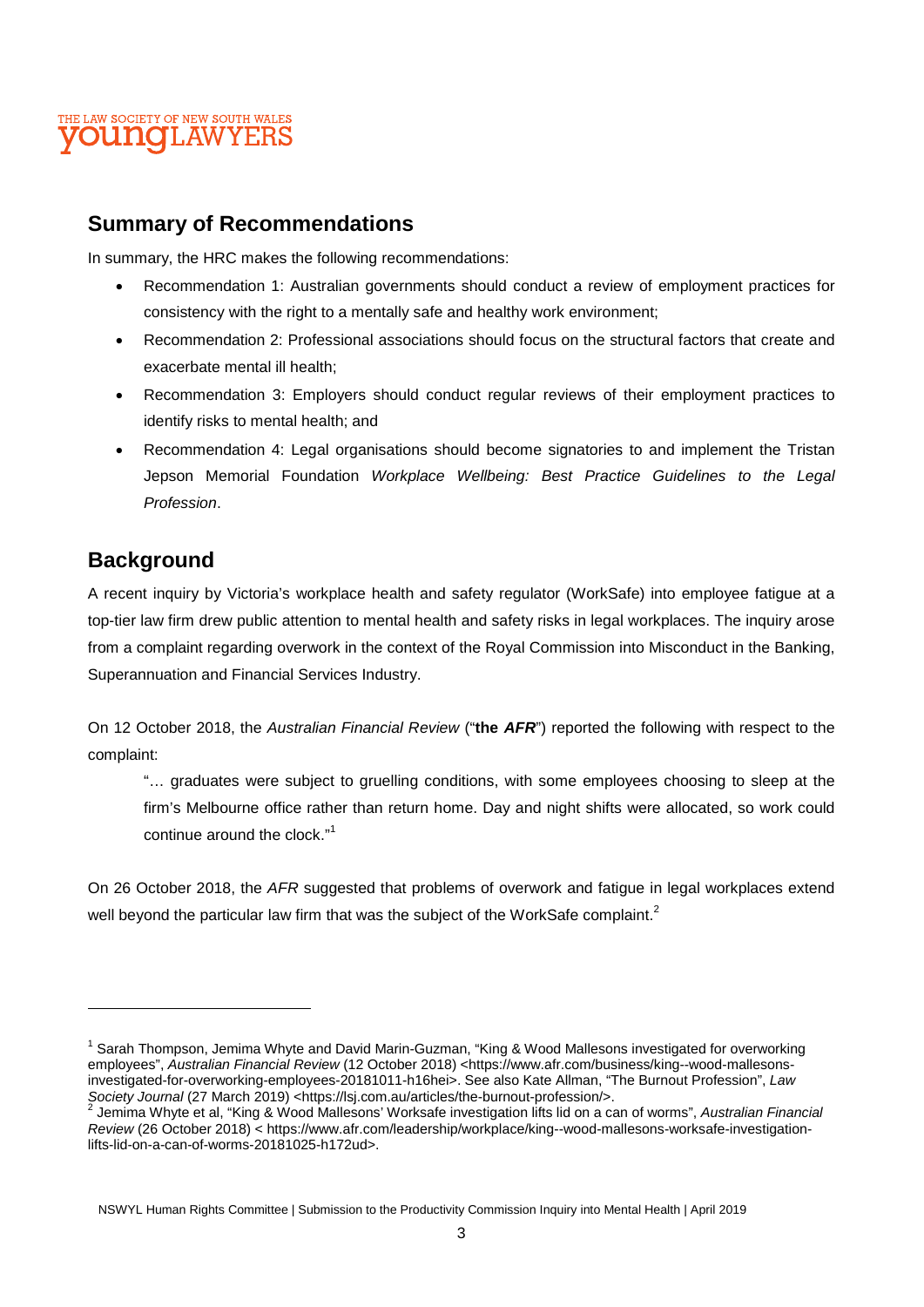There has been growing concern within the legal profession, particularly amongst young lawyers, as to the links between overwork and mental ill health. In 2009, the Brain and Mind Research Institute conducted a landmark study in conjunction with the then Tristan Jepson Memorial Foundation (now Minds Count), titled *Courting the Blues: Attitudes towards Depression in Australian Law Students and Lawyers* ("*Courting the Blues*"). *Courting the Blues* found that lawyers and law students experienced remarkably high levels of mental ill health. For example:

- 55.2% of solicitors, 55.7% of barristers and 49.6% of law students had experienced depression, compared to 9.5% of the general community; and
- 31% of solicitors, 16.7% of barristers and 34.2% of law students were experiencing high or very high levels of psychological distress, compared to 13% of the general community.<sup>3</sup>

*Courting the Blues* also found that lawyers and law students tend to display:

… a number of attitudes and behaviours which imply a general reluctance to seek help for mental health issues. These include negative attitudes and stigmatizing views towards mental illness; the view that people with mental illness are likely to be discriminated against by people such as their employers and others; low levels of confidence in mental health professionals; and, a generally low level of knowledge of issues relating to mental illness amongst a substantial proportion of the sample."<sup>4</sup>

It is worth noting that all Australian States and Territories have some form of requirement for admission applicants to self-disclose if they are experiencing a mental health condition or disability. The Australian Law Students' Association (ALSA) has expressed concerns that the self-disclosure duty acts as a disincentive to seeking help, reinforces stigma around mental ill health and may lead capable persons to exclude themselves from the profession.<sup>5</sup>

In 2013, the Law Council of Australia ("**the Law Council**") investigated why women leave the legal profession. A key finding was that "Long working hours and poor work-life balance impact both male and female practitioners".<sup>6</sup> The Law Council found that the most frequent and important reasons that people leave the legal profession are:

Better work-life balance;

<sup>&</sup>lt;sup>3</sup> Brain and Mind Research Institute 2009, *Courting the Blues: Attitudes towards Depression in Australian Law Students and Lawyers*, 12–15.

<sup>4</sup> Ibid viii.

<sup>&</sup>lt;sup>5</sup> Paul Melican, "Open Letter for the Consideration of the Legal Education Community of Australia" (2016) <https://static1.squarespace.com/static/55861728e4b0403b40cdba08/t/577b0ffeb3db2b1548bcd762/146768

<sup>2818831/</sup>Open+Letter+to+State+A-Gs+Mental+Health+Disclosures+FINAL.pdf>.<br><sup>6</sup> Law Council of Australia, *National Attrition and Re-engagement Study (NARS) Report* (2013) 5

<sup>&</sup>lt;https://www.lawcouncil.asn.au/policy-agenda/advancing-the-profession/equal-opportunities-in-the-law/nationalreporton-attrition-and-re-engagement>.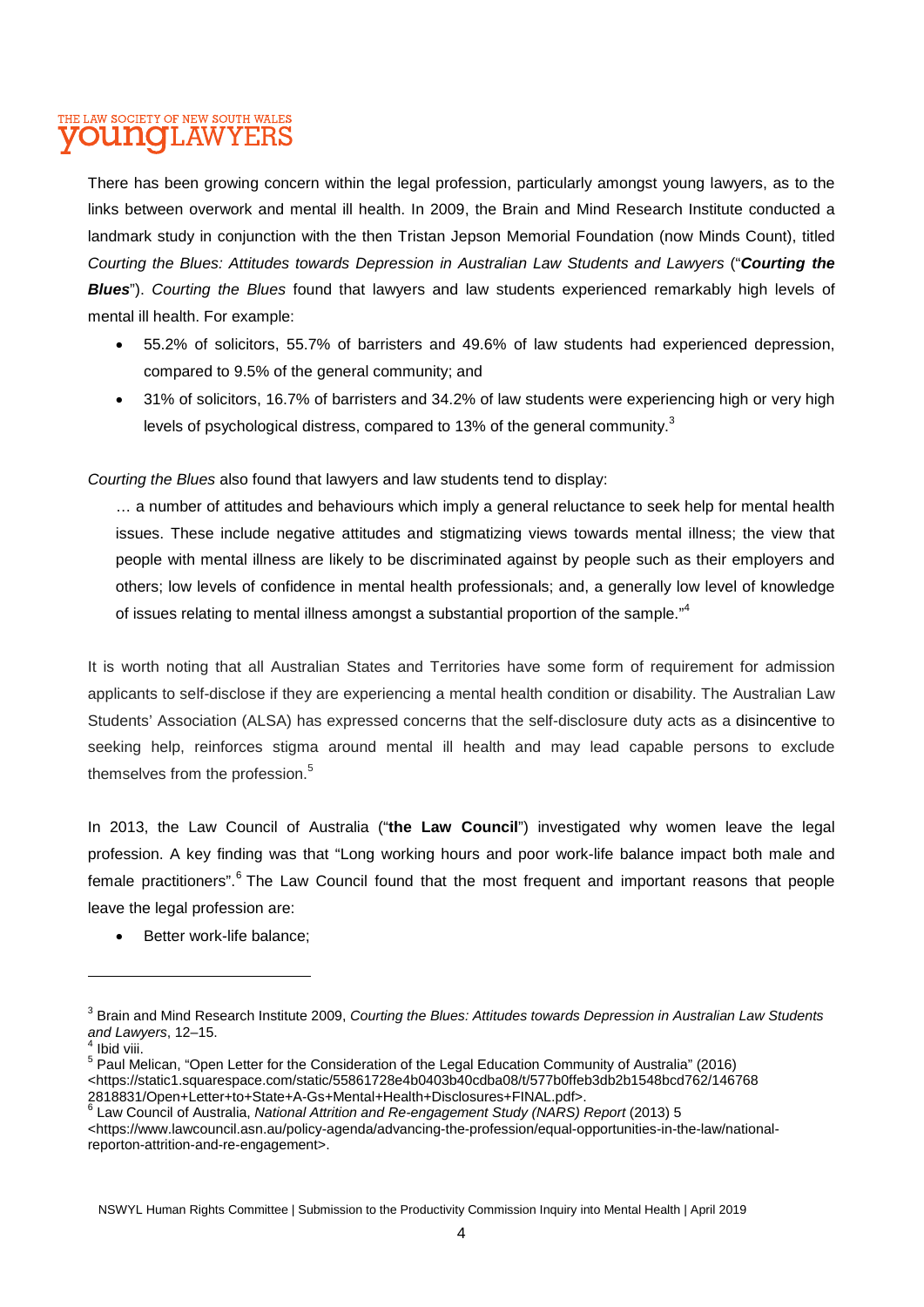- Reduced stress and pressure; and
- More flexibility to balance work and personal responsibilities.<sup>7</sup>

#### **Relevant human rights standards**

The HRC notes that section 8(1)(f) of the *Productivity Commission Act 1998* (Cth) requires the Productivity Commission to have regard to the need for Australia to meet its international obligations and commitments. This includes Australia's obligations and commitments under international human rights law.

The HRC submits that compliance with such obligations and commitments should not be seen as a burden on economic efficiency. The concept of economic efficiency does not exist in a vacuum. Policies can be efficient or inefficient only in relation to the particular objectives that they aim to achieve. The HRC submits that compliance with international human rights law must be a critical policy objective of any modern democracy under the rule of law. We note the Law Council's position that the rule of law requires Australia to comply its international legal obligations.<sup>8</sup>

International human rights law protects the dignity and worth of the human person. The United Nations recognises that "workers who are treated with respect and dignity are more likely to be productive".<sup>9</sup>

We outline relevant aspects of international human rights law below.

#### **It is prohibited to discriminate on the basis of disability**

Australia is a party to the *Convention on the Rights of Persons with Disabilities* ("**the** *Convention*"). The *Convention* recognises "that disability results from the interaction between persons with impairments and attitudinal and environmental barriers that hinders their full and effective participation in society on an equal basis with others".<sup>10</sup> This provides a helpful conceptual framework in which to consider mental ill health, as it recognises that mental ill health does not necessarily have an adverse impact on a person's economic participation or productivity. Attitudinal and environmental factors have a significant impact on the outcome.

Article 5(1) of the *Convention* requires the prohibition of "all discrimination on the basis of disability". This requirement is given force by domestic legislation. At the Commonwealth level, the *Disability Discrimination Act 1992* (Cth) prohibits discrimination against a person on the ground of disability in a wide range of areas

 $\frac{7}{1}$  Ibid 57.

<sup>8</sup> Law Council of Australia, *Rule of Law Principles* (March 2011), Key Principle 8.

<sup>&</sup>lt;sup>9</sup> United Nations Global Compact, "The Ten Principles of the Global Compact – Principle One: Human Rights" (2019) <https://www.unglobalcompact.org/what-is-gc/mission/principles/principle-1>.

<sup>10</sup> *Convention on the Rights of Persons with Disabilities*, opened for signature 30 March 2007, 999 UNTS 3 (entered into force 3 May 2008) Preamble (e).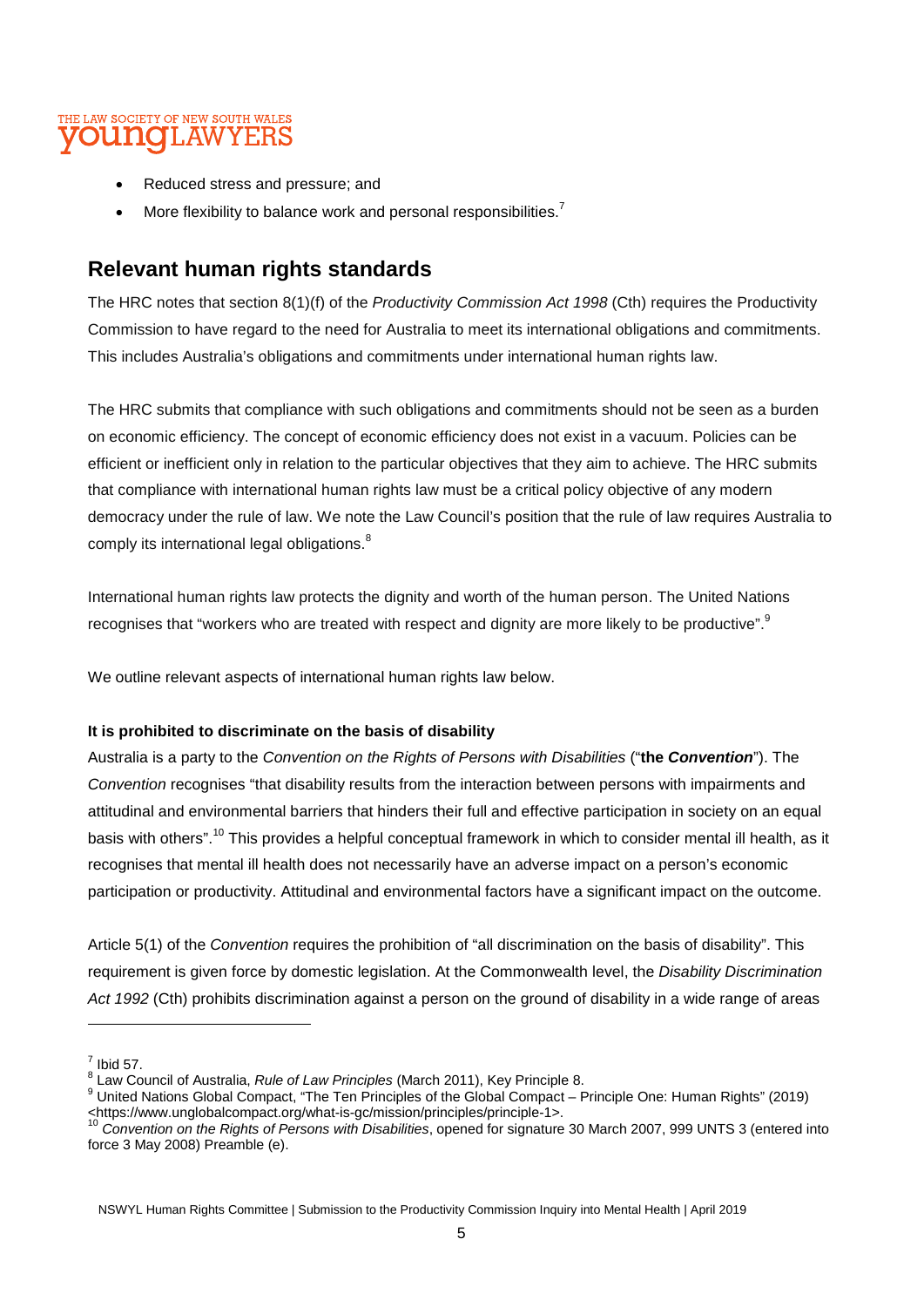of public life, including employment.<sup>11</sup> All Australian States and Territories have analogous provisions, although the precise terms vary.<sup>12</sup>

Under the *Disability Discrimination Act 1992* (Cth), discrimination on the ground of disability can be either direct or indirect.<sup>13</sup> In general terms:

- Direct discrimination occurs when a person is treated less favourably on the ground of a disability than a person without the disability would be in circumstances that are not materially different:<sup>14</sup> and
- Indirect discrimination occurs when a person is required to comply with a requirement or condition, does not comply or is not able to comply because of their disability, and the requirement or condition has the effect of disadvantaging persons with the disability.<sup>15</sup>

The fact that a person requires adjustments is not a defence to a discrimination claim. Reasonable adjustments must be made to ensure that a person is not treated less favourably on the ground of disability.<sup>16</sup> "Reasonable adjustments" are defined as adjustments that would not impose an unjustifiable hardship.<sup>17</sup>

An exception applies in relation to particular work if, because of a disability, a person would be unable to carry out the inherent requirements of the particular work. Inherent requirements have been described as those that are "essential to the position".<sup>18</sup> They do not include "theoretical" or "potential" requirements of the position.<sup>19</sup> Consistent with the definition of disability discrimination, the fact that a person requires reasonable adjustments does not mean that the person is unable to carry out inherent requirements.<sup>20</sup> The Explanatory Memorandum to the *Disability Discrimination Act 1992* (Cth) clarifies that "the defence of inherent requirements would bear no meaning" if a person were already employed in particular work, as that person would already be carrying out the inherent requirements of the work.<sup>21</sup>

<sup>11</sup> *Disability Discrimination Act 1992* (Cth) pt 2 div 1.

<sup>12</sup> *Anti-Discrimination Act 1977* (NSW) pt 4A div 2; *Equal Opportunity Act 2010* (Vic) ss 6(e), 16, 20; *Anti- Discrimination Act* 1991 (Qld) s 7(h), pt 4 div 2; *Equal Opportunity Act 1984* (SA) pt 5 div 2; *Equal Opportunity Act 1984* (WA) pt 4A div 2; *Anti-Discrimination Act 1998* (Tas) ss 16(k), 22(1)(a); *Anti- Discrimination Act 1996* (NT) s 19(1)(j), pt 4 div 3; *Discrimination Act 1991* (ACT) s 7(1)(e), pt 3 div 3.1.

<sup>13</sup> *Disability Discrimination Act 1992* (Cth) ss 5–6.

<sup>14</sup> *Disability Discrimination Act 1992* (Cth) s 5(1).

<sup>15</sup> *Disability Discrimination Act 1992* (Cth) s 6(1).

<sup>16</sup> *Disability Discrimination Act 1992* (Cth) s 5(3).

<sup>17</sup> *Disability Discrimination Act 1992* (Cth) ss 4, 11.

<sup>18</sup> *Qantas Airways Ltd v Christie* (1998) 193 CLR 280, 294 [34] (Gaudron J), 305 [74] (McHugh J), 318 [114] (Gummow J), 340 [164] (Kirby J).

<sup>19</sup> *Williams v Commonwealth* [2202] FMCA 89 [146] (McInnes FM).

<sup>20</sup> *Disability Discrimination Act 1992* (Cth) s 19; *Anti-Discrimination Act 1977* (NSW) s 49J.

<sup>21</sup> Explanatory Memorandum, *Disability Discrimination and Other Human Rights Legislation Amendment Bill 2008* (Cth) 14 [76].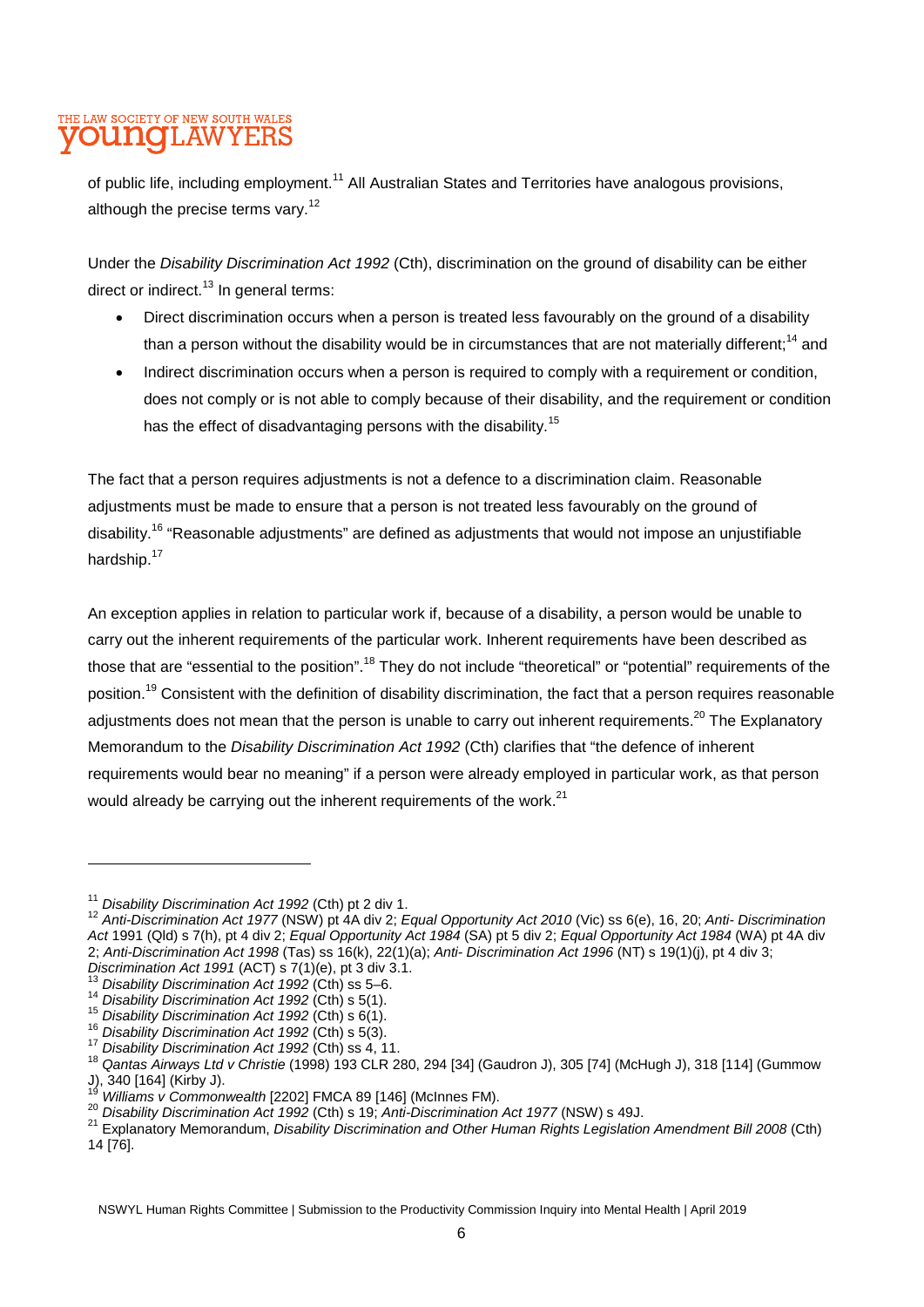It is well-established that conduct can be discriminatory despite the absence of an intent or motive to discriminate.<sup>22</sup> Indeed, discrimination often occurs without any intent to treat another person unfairly.

Specific provisions prohibit professional qualifying bodies from discriminating against a person on the ground of disability.<sup>23</sup> This reflects the principle that appropriate professional standards can be maintained without discrimination on the ground of disability. The conduct rules for lawyers appropriately prohibit discrimination in the course of legal practice. $24$ 

#### **Everyone has the right to safe and healthy working conditions**

Australia is a party to the *International Covenant on Economic, Social and Cultural Rights* ("*ICESCR*"). Article 7 of the *ICESCR* recognises "the right of everyone to the enjoyment of just and favourable conditions of work", including safe and healthy working conditions. The United Nations Committee on Economic, Social and Cultural Rights ("**CESCR**") has commented that just and favourable conditions of work are a prerequisite to the right to the highest attainable standard of physical and mental health in article 12 of the *ICESCR*. 25

The CESCR notes:

The increasing complexity of work contracts, such as short-term and zero-hour contracts, and nonstandard forms of employment, as well as an erosion of national and international labour standards, collective bargaining and working conditions, have resulted in insufficient protection of just and favourable conditions of work.<sup>26</sup>

Regarding work hours, rest and holidays, the CESCR recommends the following minimum standards, noting health and safety concerns:

- A general daily limit of 8 hours and general weekly limit of 40 hours, with any overtime to be compensated by additional pay;
- Daily rest periods;
- 2 consecutive days of rest every period of 7 days;
- Paid annual leave; and
- Paid public holidays.<sup>27</sup>

<sup>22</sup> See, eg, *Waters v Public Transport Corporation* (1991) 173 CLR 3

<sup>23</sup> See, eg, *Disability Discrimination Act 1992* (Cth) s 19; *Anti-Discrimination Act 1977* (NSW) s 49J.

<sup>24</sup> *Australian Solicitors Conduct Rules* r 42.1.1; *Legal Professional Uniform Conduct (Barristers) Rules 2015* r 125(a).

<sup>25</sup> United Nations Committee on Economic, Social and Cultural Rights, *General Comment No. 23* (2016) [2].  $26$  Ibid [3].

 $27$  Ibid [34]-[45].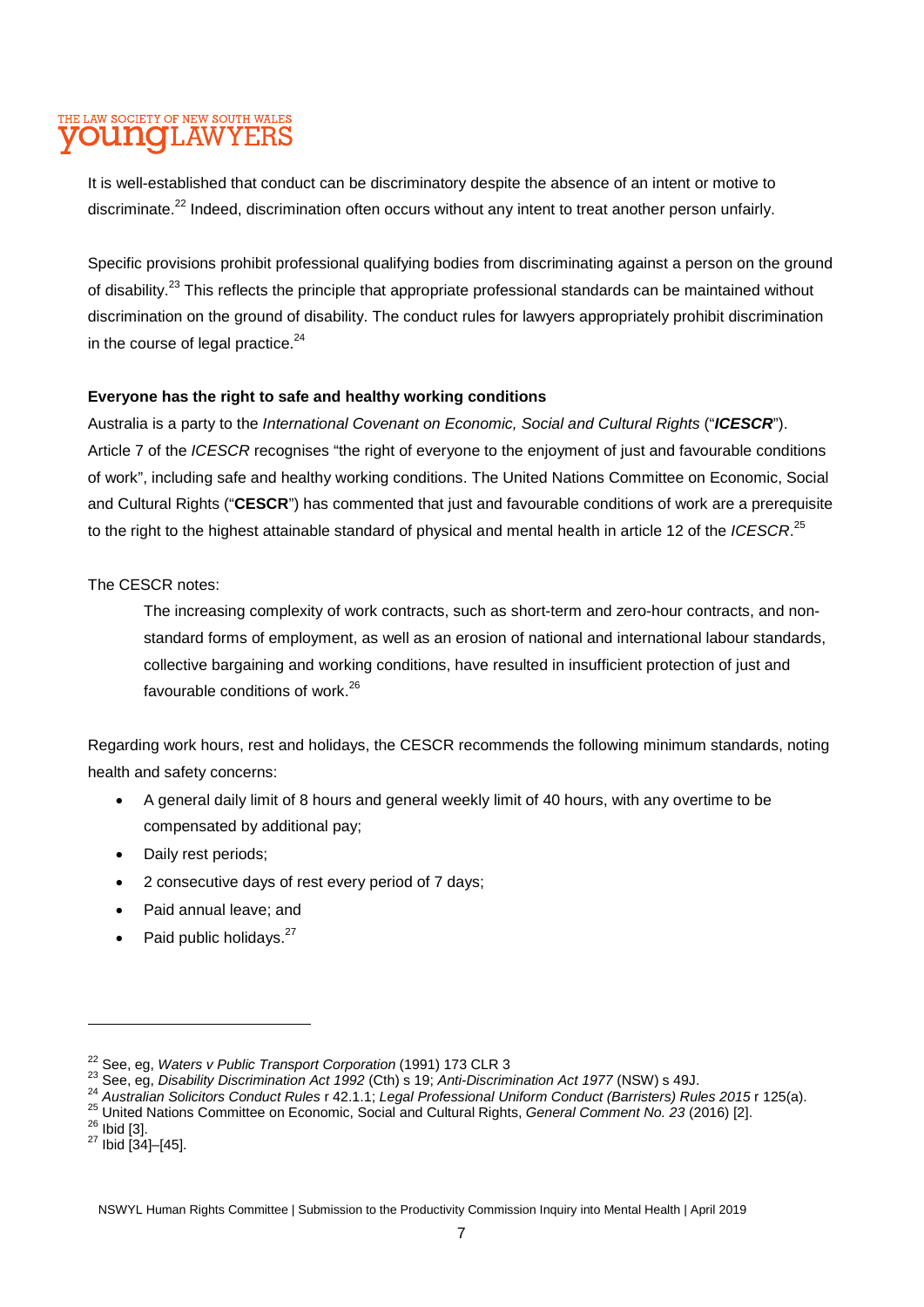The CESCR states that flexible working arrangements can "contribute towards a better balance between work and family responsibilities", although "in no case should they be used to undermine the right to just and favourable conditions of work".<sup>28</sup>

It is worth emphasising that the above represent minimum standards for both developing and developed countries.

The right to safe and healthy conditions of work is given some force by domestic legislation. Most Australian workplaces are covered by the *Fair Work Act 2009* (Cth) ("*FWA*"), which creates a national workplace relations system.<sup>29</sup> The *FWA*'s protections include the National Employment Standards ("**NES**") – that is, minimum standards that cannot be displaced by an enterprise agreement.<sup>30</sup> The NES include:

- A 38-hour work week with a requirement that any additional hours must be reasonable;
- 4 weeks of paid annual leave;
- Paid public holidays; and
- $\bullet$  A right to request flexible working arrangements in certain circumstances.<sup>31</sup>

The *FWA* explicitly contemplates the achievement of higher standards than the NES through collective bargaining. $32$ 

At the Commonwealth level, the *Work Health and Safety Act 2011* (Cth) ("**the** *WHS Act*") provides that a person conducting a business or undertaking owes a primary duty of care to "ensure, so far as is reasonably practicable, the health and safety" of their workers.<sup>33</sup> The *WHS Act* contains a further duty to consult with workers who are directly affected by a matter relating to work health or safety.<sup>34</sup> The NSW work health and safety legislation contains analogous provisions.<sup>35</sup>

Safe Work Australia reports that each year:

• 7200 Australians are compensated for work-related mental health conditions; and

<sup>34</sup> *Work Health and Safety Act 2011* (Cth) s 47.

 $28$  Ibid [46].

<sup>29</sup> Fair Work Ombudsman, "The Fair Work System" <https://www.fairwork.gov.au/about-us/legislation/the-fairworksystem>.

<sup>30</sup> *Fair Work Act 2009* (Cth) s 61(1).

<sup>31</sup> *Fair Work Act 2009* (Cth) Pt 2-2.

<sup>32</sup> *Fair Work Act 2009* (Cth) s 3(f); see also Commonwealth Hansard, House of Representatives, 25 November 2008,  $11189$  (Julia Gillard).

<sup>33</sup> *Work Health and Safety Act 2011* (Cth) s 19.

<sup>35</sup> *Work Health and Safety Act 2011* (NSW) ss 19 and 47.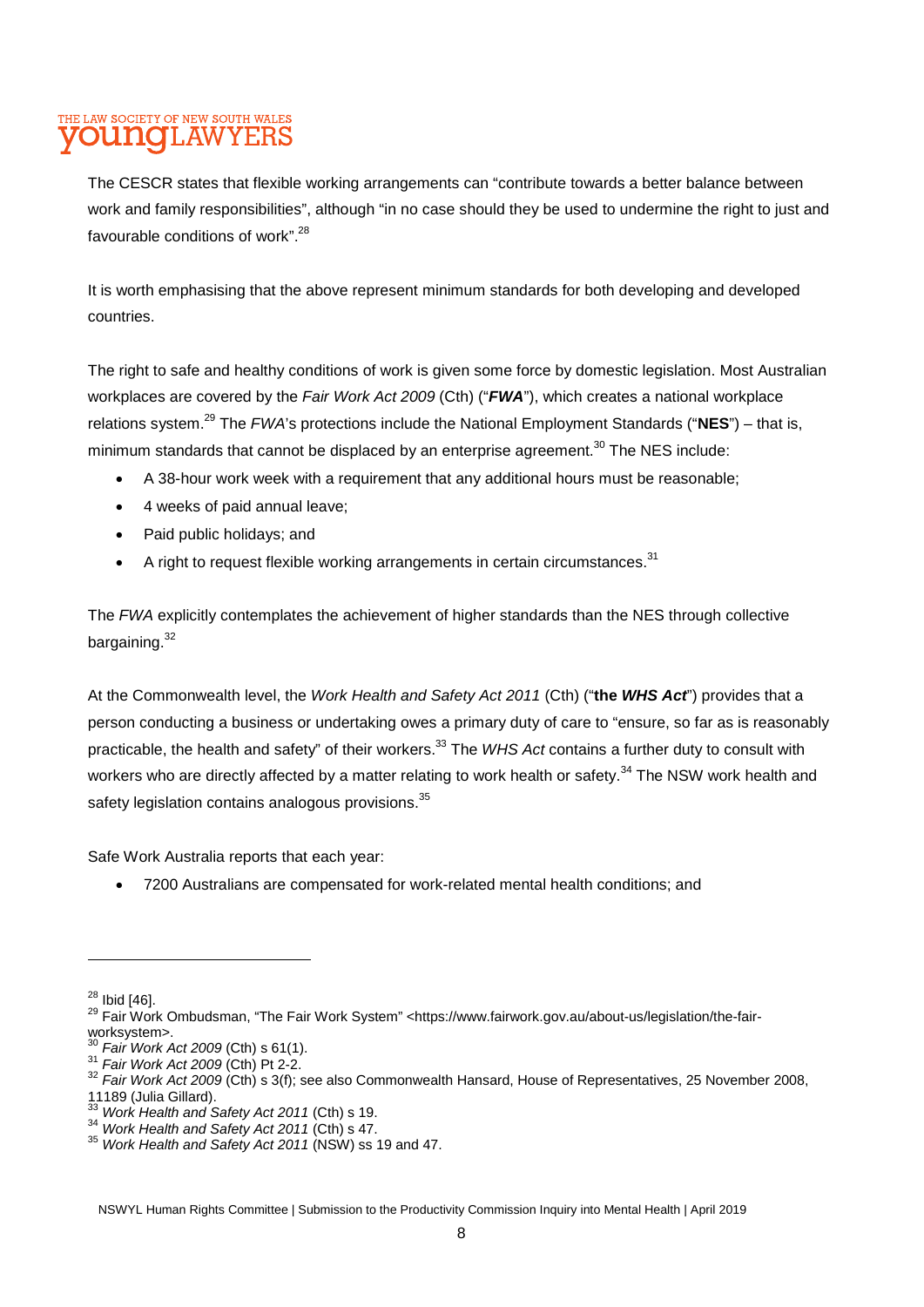#### THE LAW SOCIETY OF NEW SOUTH WALES **younq**LAWYERS

• Approximately \$543 million is paid in workers' compensation for work-related mental health conditions.<sup>36</sup>

Work-related mental health conditions tend to require significantly more time off work and significantly greater compensation than work-related physical health conditions. The typical time off work for work-related mental health conditions is 15.3 weeks, compared to 5.5 weeks for all claims. The typical compensation payment for work-related mental health conditions is \$24,000 per claim, compared to \$9,000 for all claims.<sup>37</sup>

The above statistics represent only part of the cost of mental health and safety risks in Australian workplaces. For example, they do not capture the cost of work-related mental health conditions that do not proceed to a claim or of lost productivity in the workplace as a result of the failure to minimise mental health and safety risks.

#### **Factors contributing to mental ill health amongst lawyers**

Noting the above human rights standards, and the high levels of mental ill health amongst lawyers, the HRC submits that it is inappropriate to see the problem as primarily an individual one to be remedied by the action of the person experiencing mental ill health. Structural change is required to significantly reduce mental ill health amongst lawyers and to reap the corresponding productivity benefits.

Structural factors contributing to mental ill health amongst lawyers include:

- Entrenched stigma around mental ill health;
- The absence or under-resourcing of employee wellbeing programs in some legal workplaces;
- A culture of overwork (whereby working significantly more than a standard 38-hour week is seen as normal and even desirable), presenteeism (whereby attendance at work is valued over other objectives, such as productivity or work-life balance) and martyrdom (whereby suffering at work is valued as a sign of commitment to the job); $^{38}$
- A "stiff upper lip" mentality (whereby discussion of difficult or negative emotions is implicitly or explicitly discouraged);
- The idea that poor, unjust or illegal working conditions are a rite of passage that young lawyers must simply endure: $39$

<sup>36</sup> Safe Work Australia, "Mental Health" (14 June 2018) < https://www.safeworkaustralia.gov.au/topic/mental-health>.  $37$  Ibid.

<sup>38</sup> Colin James, "Lawyer Dissatisfaction, Emotional Intelligence and Clinical Legal Education" (2008) 18 *Legal Education Review* 123; Margaret Thornton, "The Flexible Cyborg: Work-Life Balance in Legal Practice" (2016) 38(1) *Sydney Law Review* 1.

<sup>39</sup> Ian Scott and James Fleming, "Job Satisfaction and Your Employment Rights" (2007) 38 *Law Institute of Victoria Young Lawyers Journal* 6.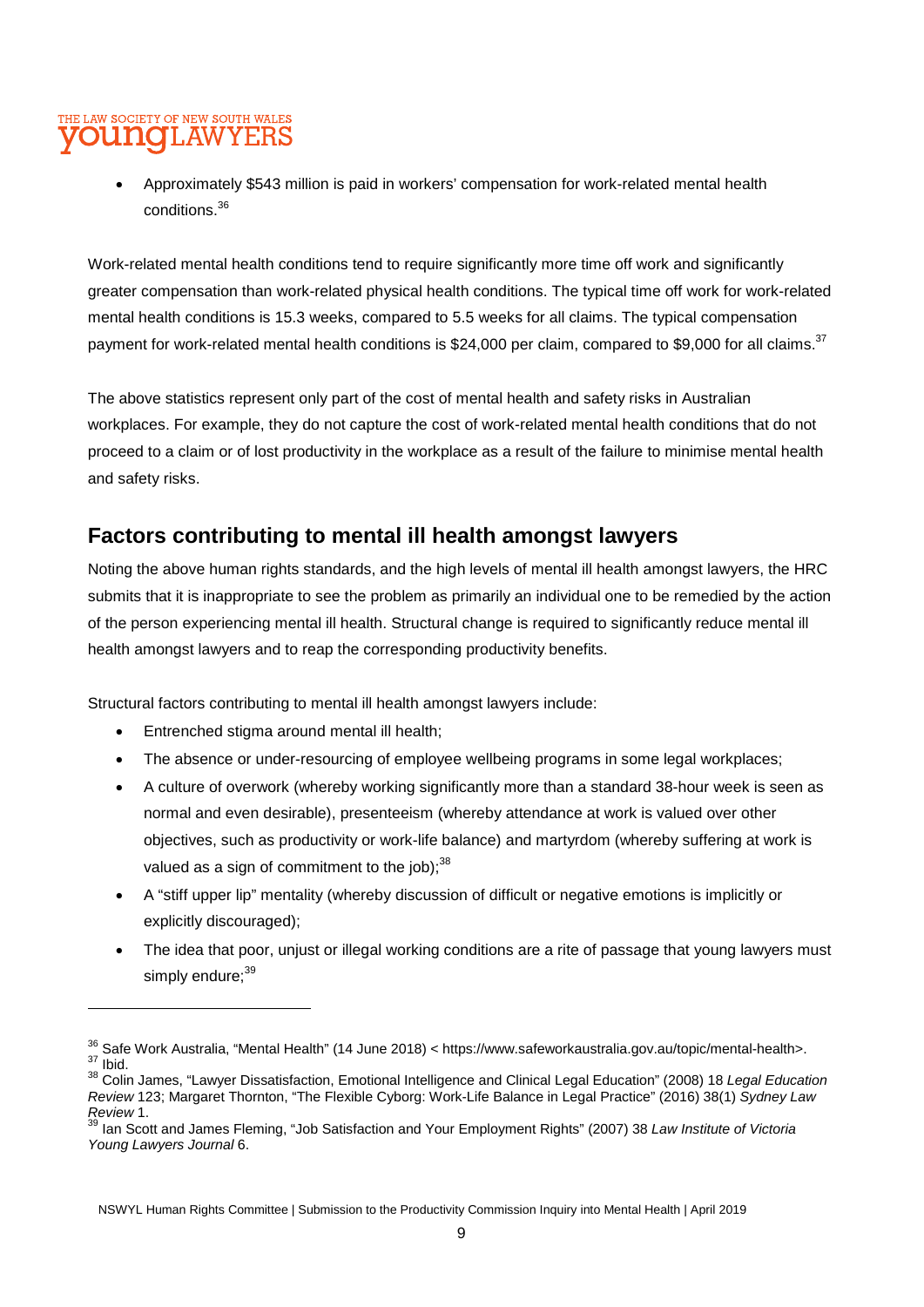- The growth of insecure work, including temporary and casual contracts: $40$  and
- Bullying, discrimination and harassment (including sexual harassment).<sup>41</sup>

*Courting the Blues* observes that many legal workplaces have a "constant preoccupation with short term billing" and that this is a "major source of workplace stress".<sup>42</sup> It is common in legal workplaces to bill clients for work in units of 6 minutes, creating administrative overheads around time recording and the rendering of bills. Legal workplaces that set targets for billable hours must take into account the fact that a significant amount of the work that lawyers do cannot be ethically charged to clients. We note that a 2009 publication prepared by the Queensland Law Society suggests that many firms consider that 5.5 to 6 hours a day is a reasonable target.<sup>43</sup> Many legal workplaces set targets in excess of this amount.<sup>44</sup>

The above factors, both individually and in combination, create significant mental health and safety risks within the legal profession.

## **Recommendation 1: Australian governments should conduct a review of employment practices for consistency with the right to a mentally safe and healthy work environment**

Australian governments should conduct a review of employment practices within government organisations, government-funded organisations and private organisations with which Australian governments contract in order to determine if such employment practices are consistent with a mentally safe and healthy work environment. In line with the principle that government should be the model employer.<sup>45</sup> government

<www.qls.com.au/files/a90e5e1c.../QLS\_guide\_to\_cost\_billing\_and\_profitability.pdf>.

<sup>45</sup> See Australian Government Solicitor, "Implied Terms of Mutual Trust and Confidence and Good Faith in Employment Contracts: What do They Mean for Commonwealth Agencies?", Express Law (11 September 2014) <https://www.ags.gov.au/publications/express-law/el223.html>; Keith Ewing, "The Privatisation of the Civil Service" in Marilyn Pittard and Phillipa Weeks (eds), Public Sector Employment in the Twenty-First Century (2007, ANU E Press) 281, 290.

<sup>40</sup> The Australian Institute Centre for Future Work, *The Dimensions of Insecure Work: A Factbook* (29 May 2018) 1 <https://d3n8a8pro7vhmx.cloudfront.net/theausinstitute/pages/2807/attachments/original/1528337971/Insecure\_Work\_F actbook.pdf?1528337971>; Australian Senate Select Committee on the Future of Work and Workers, *Hope Is Not a Strategy – Our Shared Responsibility for the Future of Work and Workers* (September 2018) [4.31]–[4.33].

<sup>41</sup> Christopher Kendall 2011, *Report on Psychological Distress and Depression in the Legal Profession* (Law Society of Western Australia) 7–8; NSW Young Lawyers Human Rights Committee, *Submission to the Australian Human Rights Commission's National Inquiry into Sexual Harassment in Australian Workplaces* (22 February 2019) < http://go.lawsociety.com.au/nswyl/submissions>.

<sup>42</sup> Brain and Mind Research Institute 2009, *Courting the Blues: Attitudes towards Depression in Australian Law Students and Lawyers*, 47.

<sup>43</sup> Queensland Law Society, *Guide to Costs, Billing and Profitability* (March 2009) 16

<sup>44</sup> David Blades, "Lawyers, Billable Hours and Professionalism" (2013) 40(9) *Law Society of Western Australia Brief* 17, 19.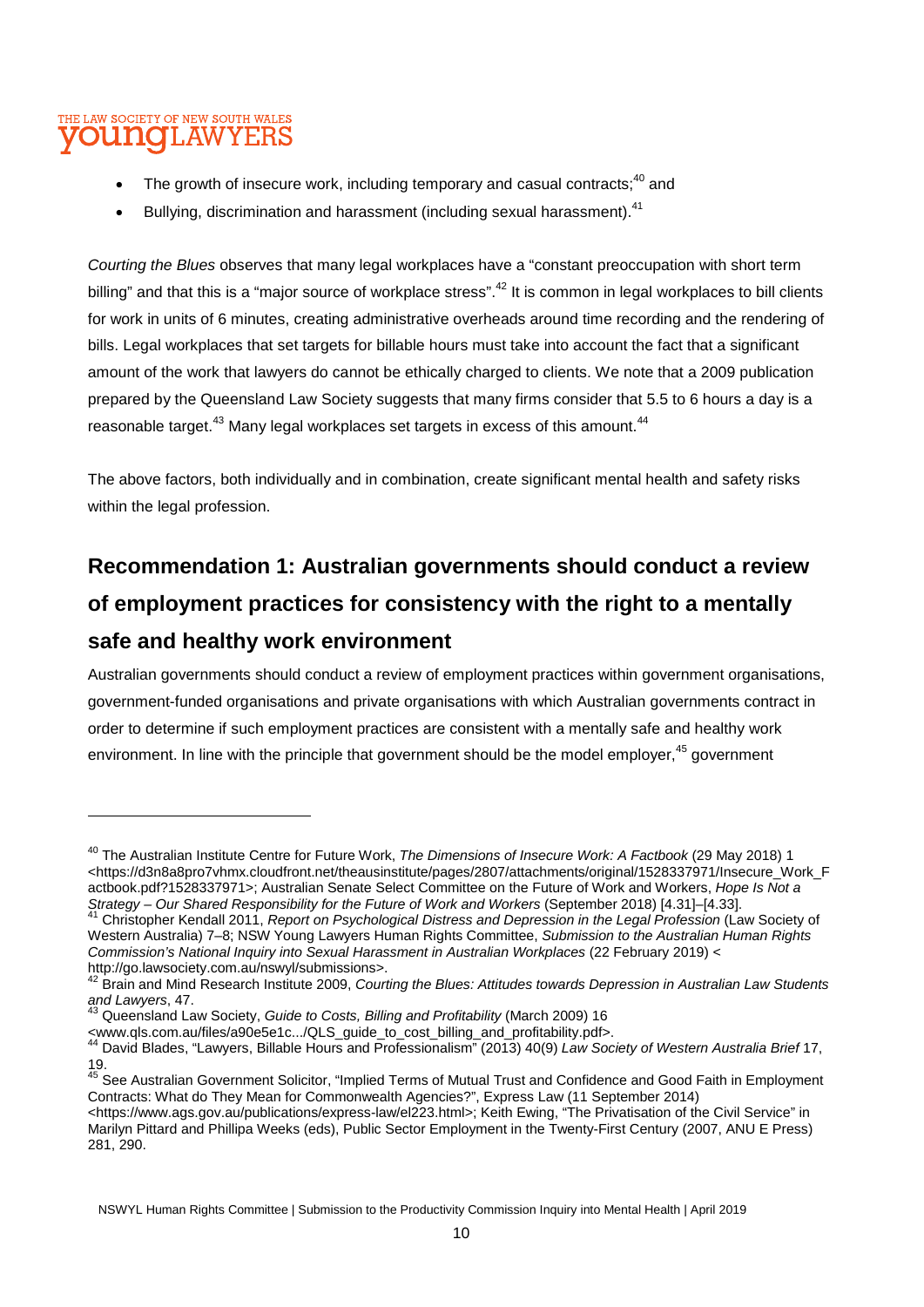#### THE LAW SOCIETY OF NEW SOUTH WALES youngLAWYERS

organisations should demonstrate best practice with respect to mental health and wellbeing. It should further be a condition of government funding and contracts that private organisations meet minimum standards.

### **Recommendation 2: Professional associations should focus on the structural factors that create and exacerbate mental ill health**

Professional associations have made significant progress in reducing the stigma around mental illness and in supporting lawyers who may be experiencing mental ill health to seek appropriate help. The Law Council's "mental health and wellbeing portal" highlights a range of positive initiatives at both the national and state level.<sup>46</sup> The Law Society of New South Wales and NSW Young Lawyers have implemented initiatives such as free confidential counselling for lawyers, a wellbeing seminar series and a "Being Well in the Law" guide for lawyers.<sup>47</sup>

Professional associations should continue developing their wellbeing programs with a focus on the structural factors that create and exacerbate mental ill health. Education, training and advocacy should play a significant role.

## **Recommendation 3: Employers should conduct regular reviews of their employment practices to identify risks to mental health**

Noting the duty to consult with workers who are directly affected by a matter relating to work health or safety,<sup>48</sup> employers should conduct regular reviews of their own employment practices to identify risks to mental health in the workplace and to develop action plans to address these risks. Employees should be empowered to participate actively in such reviews, including through any applicable union.

<sup>46</sup> Law Council of Australia, "Mental Health and Wellbeing in the Legal Profession" (2017) <https://www.lawcouncil.asn.au/policy-agenda/advancing-the-profession/mental-health-and-wellbeing-in-the-legalprofession>.

<sup>47</sup> https://www.lawsociety.com.au/sites/default/files/2018-08/Being%20Well%20in%20the%20Law%20Guide.pdf

<sup>48</sup> Section 47 of the *Work Health and Safety Act 2011* (Cth) and similar legislation in various jurisdictions, including the *Work Health and Safety Act 2011* (NSW).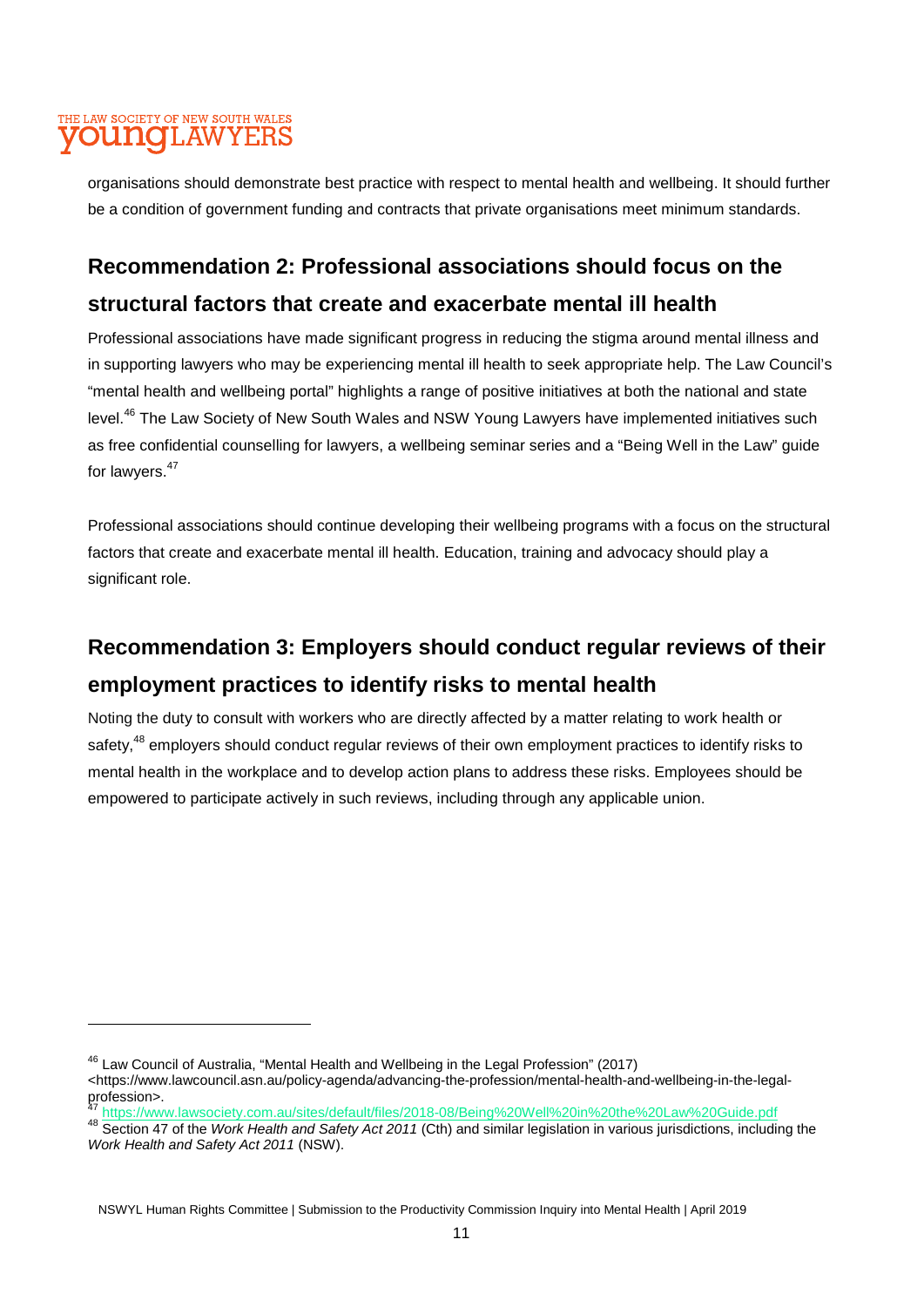## **Recommendation 4: Legal organisations should become signatories to and implement the Tristan Jepson Memorial Foundation** *Workplace Wellbeing: Best Practice Guidelines to the Legal Profession*

A significant number of legal organisations from have become signatories to the Tristan Jepson Memorial Foundation *Workplace Wellbeing: Best Practice Guidelines for the Legal Profession* ("**the** *Guidelines*").<sup>49</sup> The *Guidelines* are a voluntary framework of best practice standards for psychologically healthy legal workplaces.

The *Guidelines* are based upon 13 workplace factors that affect psychological health. The table at **Appendix A** outlines the 13 factors, as described in the *Guidelines*. 50

NSW Young Lawyers is a signatory to the *Guidelines*. We commend the *Guidelines* to the Productivity Commission and to legal organisations.

#### **Concluding Comments**

NSW Young Lawyers and the Human Rights Committee thank you for the opportunity to make this submission. If you have any queries or require further submissions, please contact the undersigned at your convenience.

#### **Contact:**

**Jennifer Windsor**  President NSW Young Lawyers Email: president@younglawyers.com.au **Alternate Contact:** 

mrawaz

**Maria Nawaz Chair** NSW Young Lawyers Human Rights Committee Email: maria.nawaz@younglawyers.com.au

<sup>&</sup>lt;sup>49</sup> A list of signatories is available at Minds Count, "Signatories to the Guidelines" < https://mindscount.org/theguidelines/signatories-to-the-guidelines/>.

<sup>50</sup> Tristan Jepson Memorial Foundation, *Workplace Wellbeing: Best Practice Guidelines for the Legal Profession* (May 2015) <https://mindscount.org/wp-content/uploads/TJMF-Legal-Workplace-Guidelines.pdf>.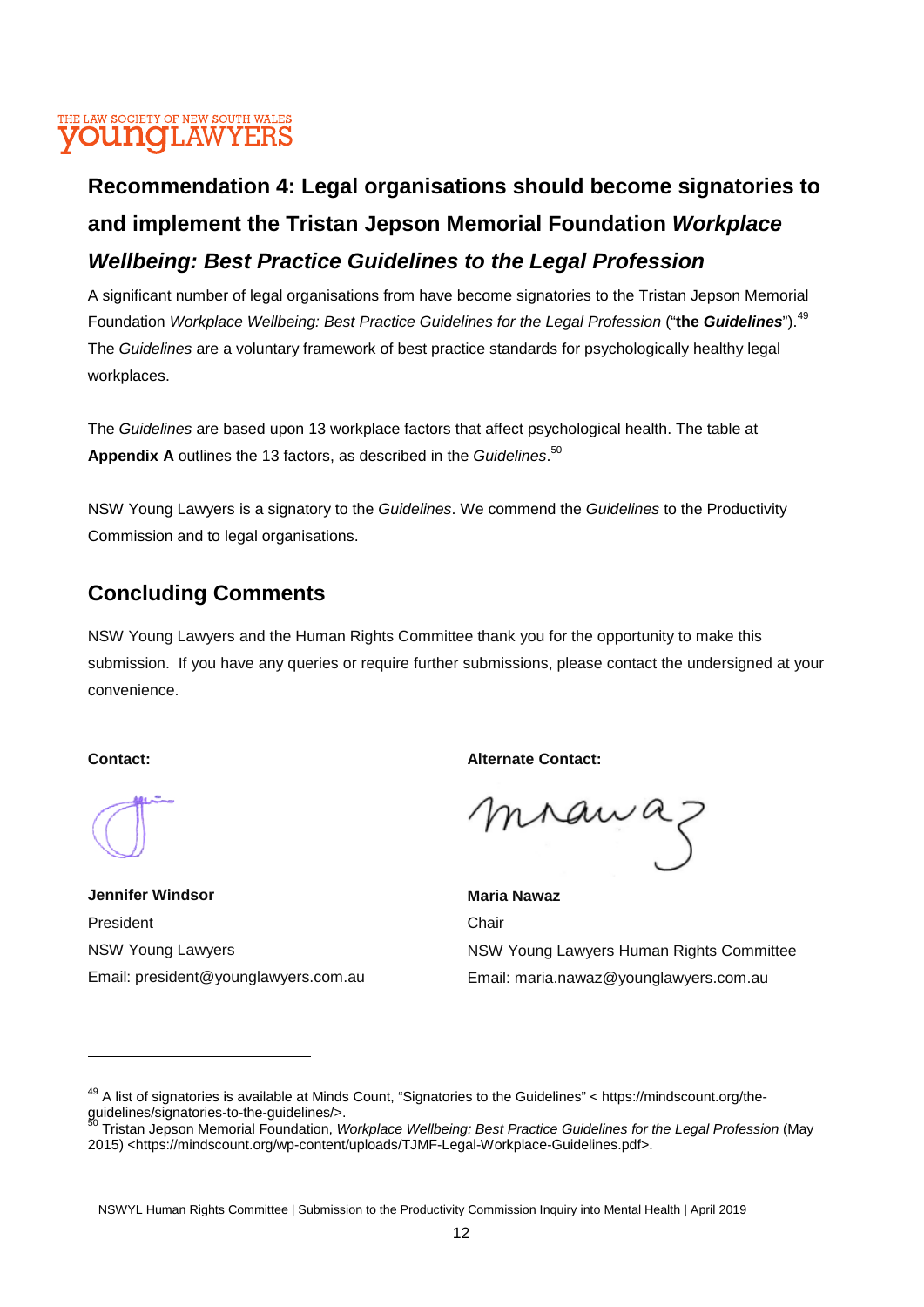## THE LAW SOCIETY OF NEW SOUTH WALES

#### **Appendix A – 13 Workplace Factors Affecting Psychological Health in Legal Workplaces**

The table below outlines 13 workplace factors affecting psychological health, as described in the *Guidelines*. 51

| <b>Factor</b>                                  | <b>Description</b>                                  |
|------------------------------------------------|-----------------------------------------------------|
| 1. Organisational culture                      | A work environment characterised by trust, honesty  |
|                                                | and fairness.                                       |
| 2. Psychological and social support            | A work environment where co-workers and             |
|                                                | supervisors are supportive of employees'            |
|                                                | psychological and mental health concerns, and       |
|                                                | respond appropriately as needed.                    |
| 3. Clear leadership and expectations           | A work environment where there is effective         |
|                                                | leadership and support that helps employees know    |
|                                                | what they need to do, how their work contributes to |
|                                                | the organisation, and whether there are impending   |
|                                                | changes.                                            |
| 4. Civility and respect                        | A work environment where employees are respectful   |
|                                                | and considerate in their interactions with one      |
|                                                | another, as well as with customers, clients and the |
|                                                | public.                                             |
| 5. Psychological competencies and requirements | A work environment where there is a good fit        |
|                                                | between employees' interpersonal and emotional      |
|                                                | competencies and the requirements of the position   |
|                                                | they hold.                                          |
| 6. Growth and development                      | A work environment where employees receive          |
|                                                | encouragement and support in the development of     |
|                                                | their interpersonal, emotional and job skills.      |
| 7. Recognition and reward                      | A work environment where there is appropriate       |
|                                                | acknowledgement and appreciation of employees'      |
|                                                | efforts in a fair and timely manner.                |
| 8. Good involvement and influence by staff     | A work environment where employees are included     |
|                                                | in discussions about how their work is done and how |

<sup>51</sup> Tristan Jepson Memorial Foundation, *Workplace Wellbeing: Best Practice Guidelines for the Legal Profession* (May 2015) <https://mindscount.org/wp-content/uploads/TJMF-Legal-Workplace-Guidelines.pdf>.

NSWYL Human Rights Committee | Submission to the Productivity Commission Inquiry into Mental Health | April 2019